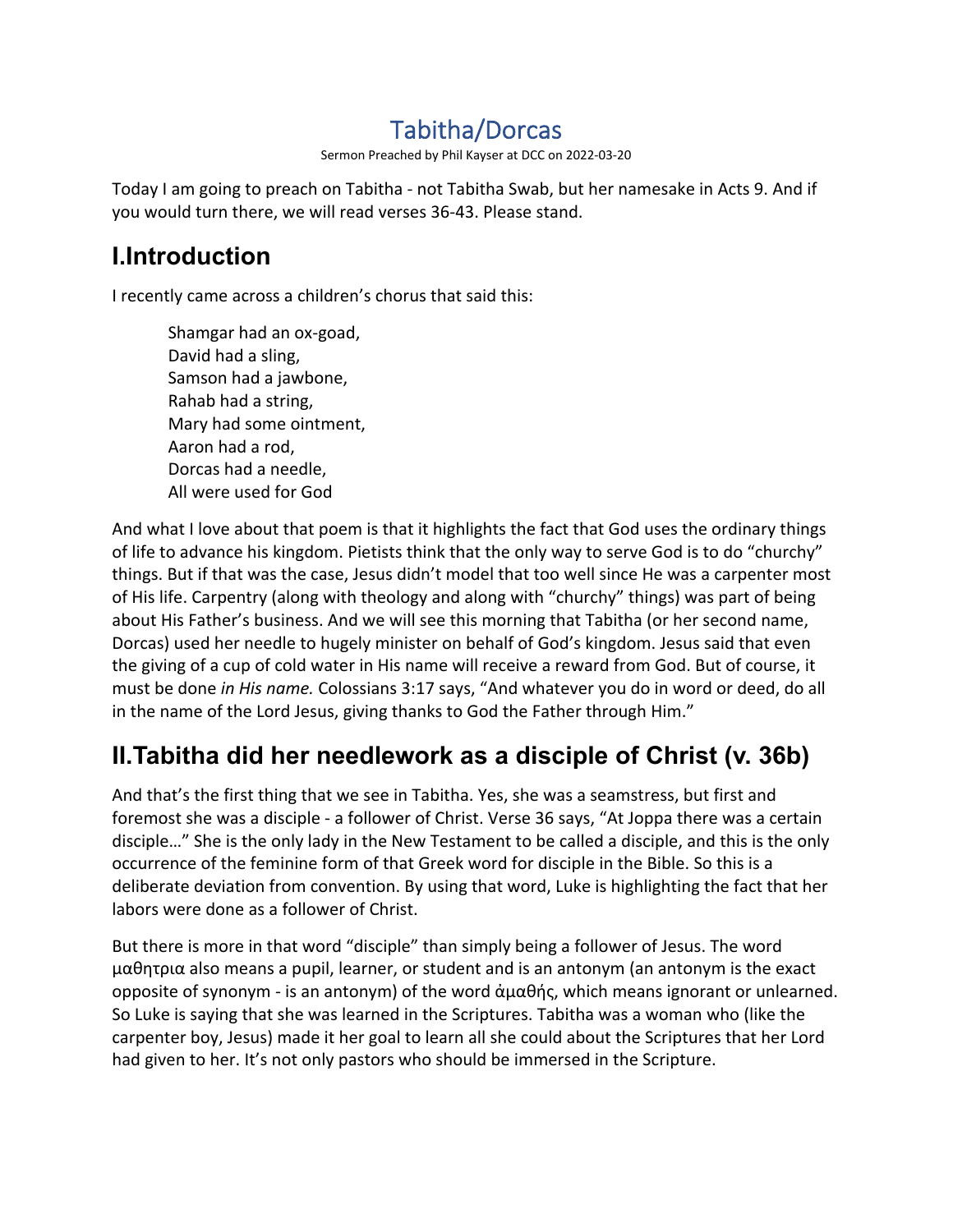And down through history it is astonishing to see how many ordinary men and women were good theologians on the side. You can think of Afra of Augsburg in the third century. She was a former prostitute, but (like Tabitha) she used her skills to help widows and other disadvantaged people - such as the abandoned children - and there were a lot of abandoned children. Prisoners, thieves, smugglers, pirates, and runaway slaves would often abandon their children. So she set up an adoption network among Christians. But even though she is most known for the work of her hands on behalf of those who were suffering, *it was the study of the Scriptures* that motivated her labors - labors that hugely influenced culture toward Christianity.

George Grant gives a beautiful portrait of Dympna Caelrhynn (sometimes known as Dympna of Gheel). She lived in the late 700s. As a child she fled from her father's incestuous advances with the help of a pastor. Yes, pastors were part of a protective underground in country after country over the past 2000 years. It's a form of interposition. Her pastor, Gerebernus, discipled her in the Scriptures, and because of her solid transformational Biblical theology, she was moved to *do something* about the evils around her. She couldn't just know theology; she need to do something. So she began to rescue children and to speak out against abortion and infanticide. She also helped orphans and handicapped children, and according to George Grant was a major contributor to the Christianization of the Flemish lowlands. But she mainly did it with her hands - her service.

Read George Grant's lovely book *Third Time Around,* and you will see how God used 1000s of ordinary Christians with ordinary work to advance the cause of Christianity in the past 2000 years. You don't have to be a preacher to be used by God. Now, I will grant you that a few of these people that he talks about were really extraordinary in the labors of their hands. For example, Francis Cabrini came to America in 1889 and established six schools, four hospitals, seven orphanages, two maternity homes, and twenty-three prison ministries. Most people could not do that. She moved women away from feminism and abortion and into Christian thinking. But the vast majority of women that God used to turn nations upside down were relatively unknown.

The point of this sermon is that the carpentry of Jesus and the sewing of Tabitha are important for the advancement of God's kingdom. But you need to make sure that your carpentry and your needlework (or other similar work) is done for Christ and by His power. To quote Colossians 3:17 again, "And whatever you do in word or deed, do all in the name of the Lord Jesus, giving thanks to God the Father through Him."

### **III.She was a converted Jewess (v. 36c)**

The second thing we see about Tabitha was that she was a converted Jewess. No Gentile would have had the name Tabitha. Tabitha is a Hebrew name that means Gazelle. And it is a beautiful name. The wife in the Song of Solomon is twice likened to a gazelle. And the fact that Luke translates the name into the Greek form for gazelle (Dorcas), shows that the *meaning* of the name had some significance for this woman. It wasn't just a name, or Luke could have transliterated it when talking about her. Instead, she exemplified it in some way. Perhaps she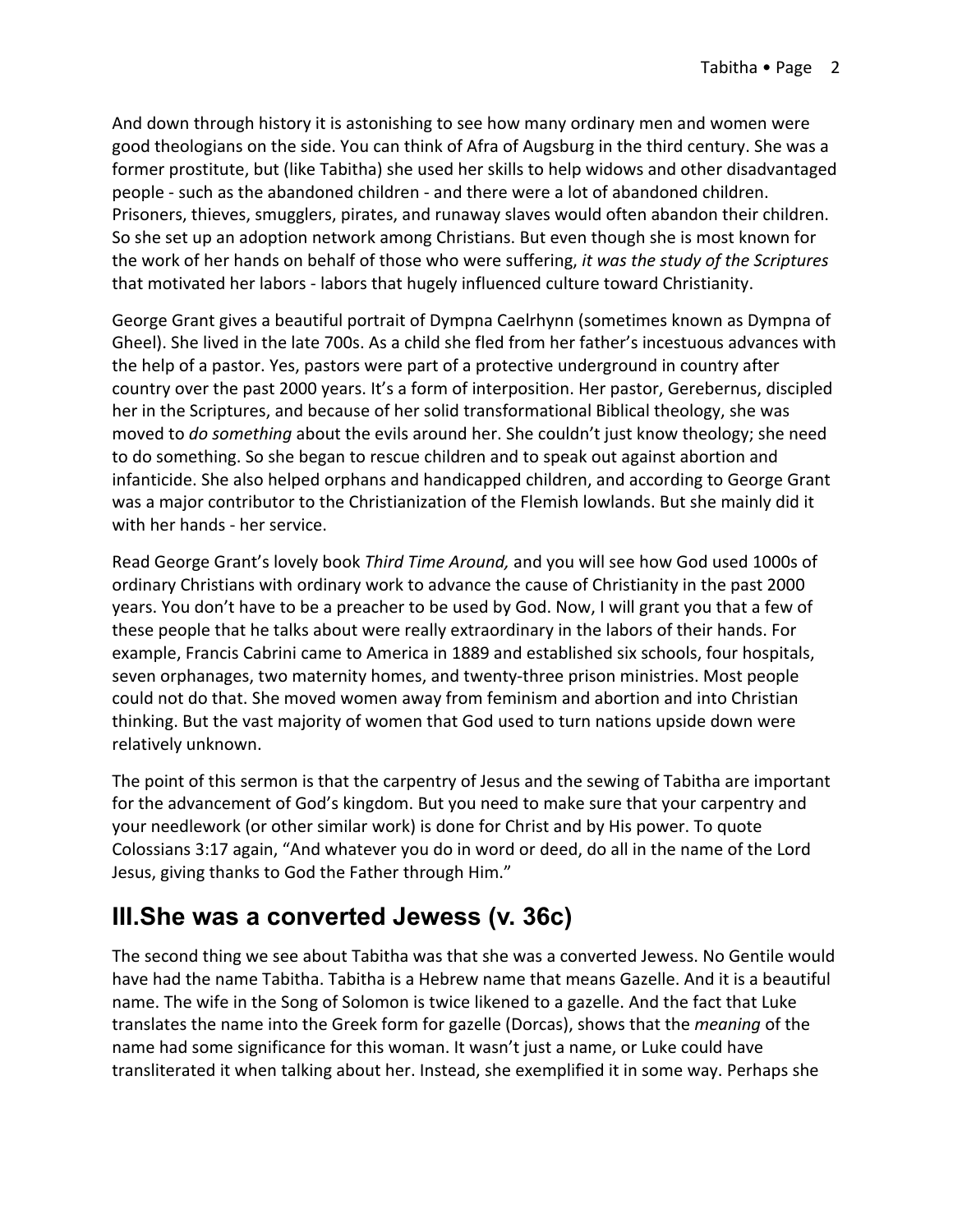had the graceful beauty of a gazelle or else had some of the lovingkindness associated with that word in the Old Testament.

In any case, she was a converted Hebrew woman. We aren't told whether she was young or old, a married widow or an unmarried young woman. All we can glean from the following verses is that she likely died prematurely, and so was likely not very old. The fact that she ministered to widows may or may not indicate that she herself had gone through the trauma of losing a husband. All we know with certainty is that she was a converted Jewess. And the significance of that fact will not be lost when it comes to the postponement for her burial. That was a strange postponement.

## **IV.Her ministry reached across racial boundaries (v. 36a,c,d)**

But before we get to that, I want to point out a third thing that we can see in Tabitha's life - her ministry reached across racial boundaries. First, she lived in Joppa, which had a mix of Jews and Gentiles, and in earlier years was mainly Gentile. Jonah fled from the presence of the Lord to Joppa. That's not saying much about Joppa. The Gentiles of this city had killed 200 Jews during the time of the Maccabees. Anthony gave the city of Joppa to Cleopatra of Egypt. Later Rome gave this city to Herod. It was a beautiful city. But the point is that this was a port city that had a history of Jewish-Gentile conflicts. If you want to map it to modern cities, Tel Aviv annexed Joppa into its city not too long ago. So it wasn't that far from downtown Tel Aviv.

But the fact that she had two names shows that her ministry reached out beyond the Jewish community to the Gentiles of that city. She didn't make the Gentiles call her by a name that was Hebrew and unknown to them. Verse 36 says, "At Joppa there was a certain disciple named Tabitha, which is translated Dorcas." And it wasn't just translated so that *we* could know the meaning. Verse 39 uses Dorcas as the name that the widows used for her. She translated it for them; she used Dorcas with them. So she had two names. The Jews who knew her (like Peter) called her Tabitha, and the Gentiles who knew her called her Dorcas.

To me this shows her heart was gripped by the New Testament mandate to go beyond the Jews and to reach out to the Gentiles. When you read chapters 9 and 10 you realize that a Jewish-Gentile church was already thriving in this area.

And the application is obvious. It's easy for us to minister to family and friends, but God's grace causes us to get out of our comfort zone and to minister to those outside of our cultural and racial upbringing. In Luke 6:32-34 Jesus said this:

Luke 6:32 "But if you love those who love you, what credit is that to you? For even sinners love those who love them. 33 And if you do good to those who do good to you, what credit is that to you? For even sinners do the same. 34 And if you lend to those from whom you hope to receive back, what credit is that to you? For even sinners lend to sinners to receive as much back.

Her ministry across racial boundaries is another example of genuine grace at work in her life.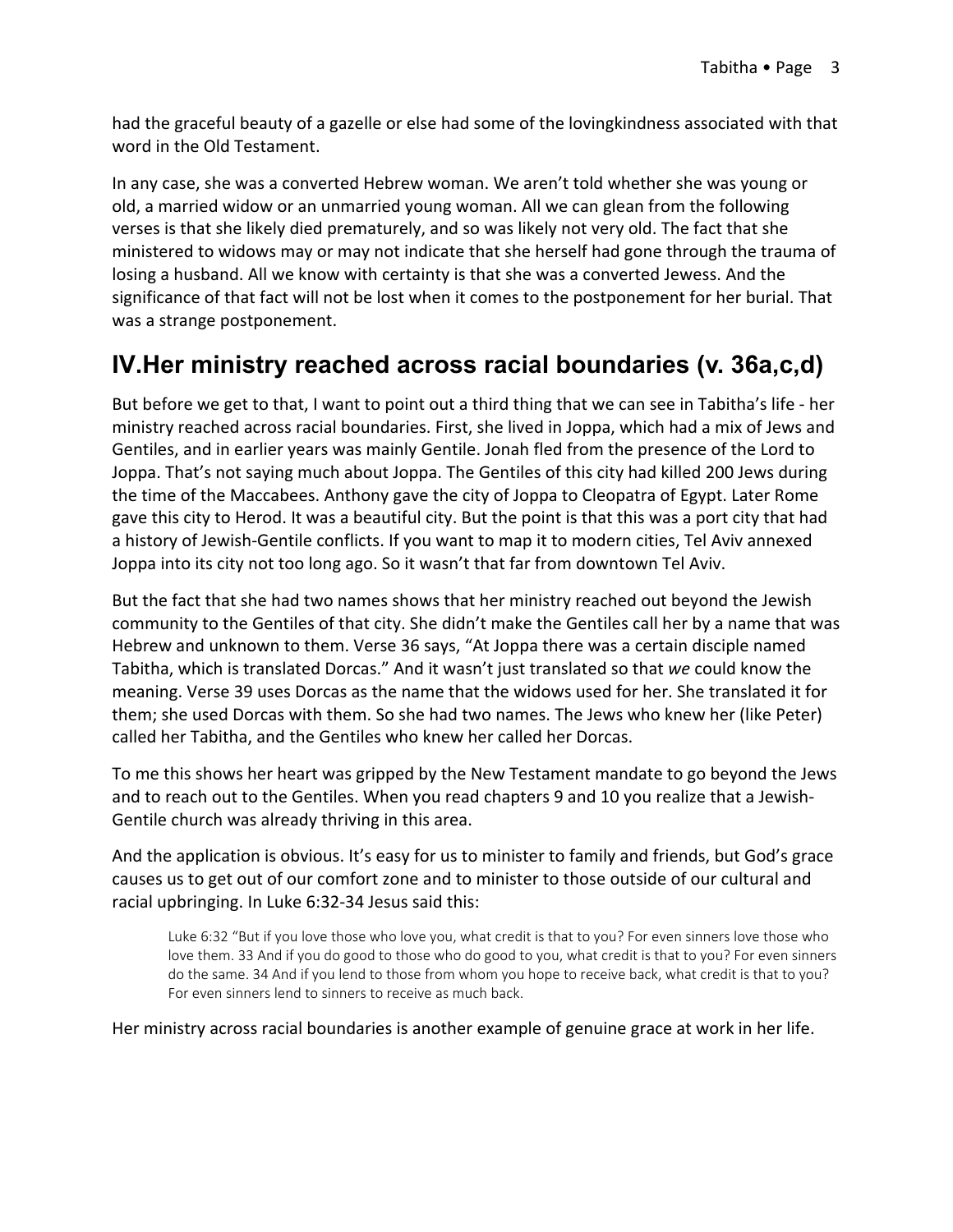## **V.She had pure and undefiled religion (v. v. 36e,39)**

And verses 36 and 39 show that she didn't give to those who would be able to give much back to her - they were widows. Widows in those days were often destitute.

The second sentence in verse 36 says, "This woman was full of good works and charitable deeds which she did." That sentence perfectly exemplifies the description of genuine Christianity in James 1:27, which says this: "Pure and undefiled religion before God and the Father is this: to visit orphans and widows in their trouble, and to keep oneself unspotted from the world."

#### *A. God's grace was manifested in a life full of good works (v. 36d)*

And I want you to notice that this was not a once a week work for her. Either she was independently wealthy or the church had taken her into the number, and she was a deacon's assistant who worked full time in ministering to widows. We aren't told. But it does appear that she spent a lot of time in this ministry. It says that she was "full of good works" and that she was also full of "charitable deeds." Let's look at each clause.

Good works has gotten a bad rap in some Christian circles because evangelicals want to avoid a works righteousness salvation. But we aren't talking about how to *get* saved. We are talking about being saved *unto* a life of good works. The phrase "good works" in the plural occurs 15 times in the New Testament. Jesus said that He did good works in John 10:32 and in Matthew 5:16 he commands all believers to do good works so that their Father in heaven will be glorified. Indeed, Paul says you aren't a genuine Christian at all if you are not engaged in good works. Ephesians 2:10 says that we are God's workmanship, created in Christ Jesus for good works, which God prepared beforehand that we should walk in them. We have been made new creatures *so that we could do good works.* 1 Timothy 2:10 says that all Christian women must engage in good works. 1 Timothy 5:10 says that a widow should be rejected from church financial help if she is not known for good works. And Titus 2:14 says that this was one of the purpose for our redemption. It says, "who gave Himself for us, that He might redeem us from every lawless deed and purify for Himself His own special people, zealous for good works." Hebrews 10:24 says that we are to stir each other up to love and good works. And there are other similar Scriptures. Let me read you a poem that says it quite well:

If a man would be a soldier He'd expect of course to fight; And he couldn't be an author If he didn't try to write. So it isn't common logic,- Doesn't have the right true ring, That a man, to be a Christian, Doesn't have to do a thing.

There are many Christians who show no evidence of good works. The question is, "Are they really Christians?" In contrast, the word "full" indicates that she overflowed in good works probably to a degree that was greater than those around her. She was constantly trying to help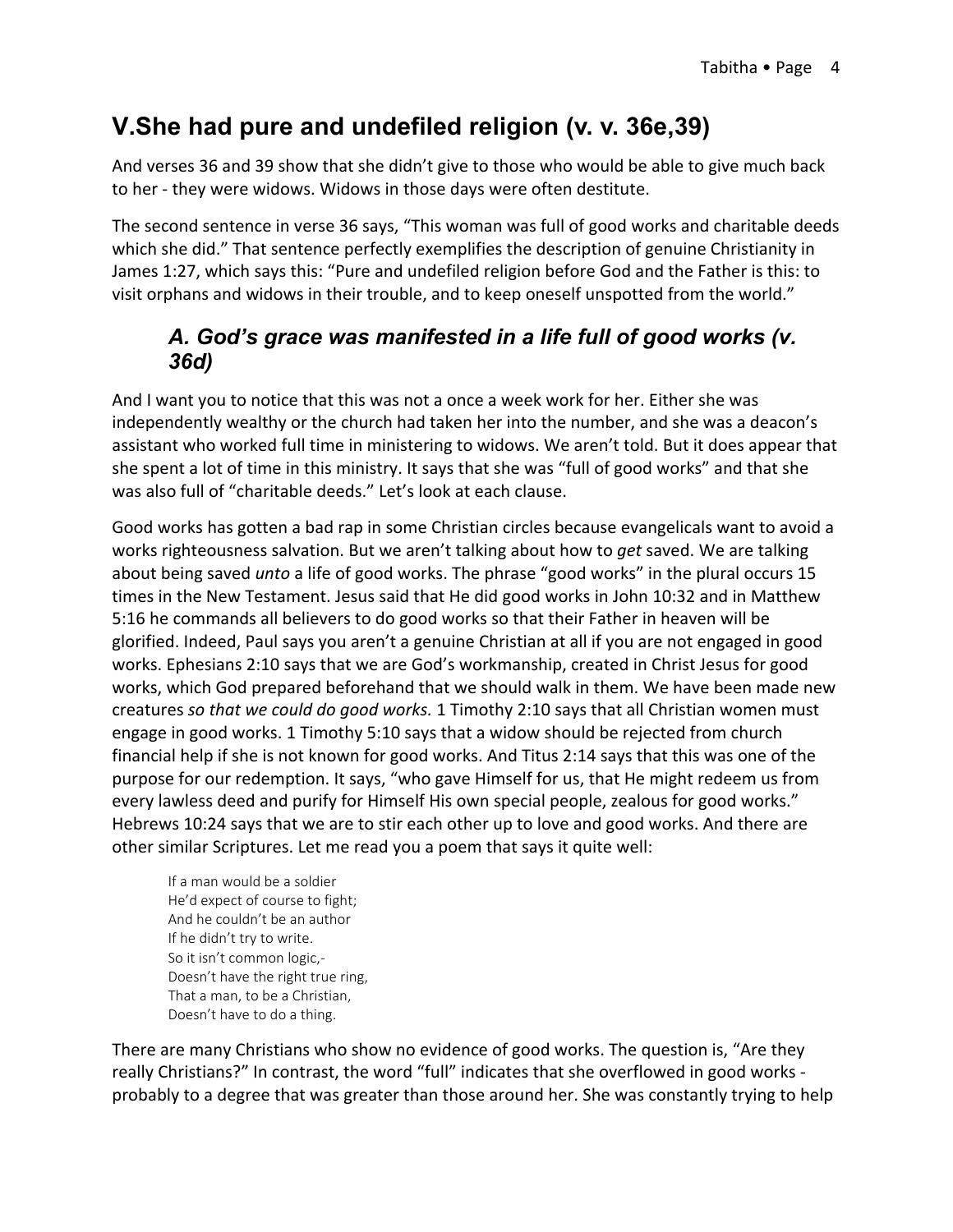with the needs of those around her. Perhaps she bought a piece of fabric with a specific person in mind and imagined how it would be worn. A person who was in rags or soiled clothing could be pictured in her mind's eye as standing taller and feeling better about themselves. What she did may not have alleviated their poverty, but it probably ministered hugely to them emotionally and physically - as their tears for her seem to demonstrate. They loved her just as she had loved them.

#### *B. It was to those who could not repay her (v. 39)*

As already mentioned, verse 39 shows that she ministered to those who could not repay her. "Then Peter arose and went with them. When he had come, they brought him to the upper room. And all the widows stood by him weeping, showing the tunics and garments which Dorcas had made while she was with them."

### *C. She was "with them" when ministering (v. 39)*

Next, the same verse shows that she was actually "with them" when ministering. She didn't send others or do it from afar. She was ministering among them - probably ministering to them more than simply giving the clothing. She no doubt fellowshiped with them, hugged them, gave them advice, and hung around them. Perhaps they were in her home and she in theirs. She was with them. It was a service with a personal presence.

### *D. She "made" the garments (v. 39)*

Next, the text says that she "made" the garments rather than giving them money to go to the Salvation Army to get used clothing. There is nothing wrong with used clothing. I buy second hand clothing myself. But there is something special about a new garment being given to a needy person. It's another indication of the personal touch in her ministry.

I ran across a story from a New England village. A home and barn had burned down, with only a few pieces of furniture and four cows making it out of the fire. Almost everything that family owned went up in flames, and the victims were in great need. A neighbor drove up to look at the smoldering ruins and after poking around in the embers a bit, shook his head in sadness and disbelief, and said, "If there's anything I can do, just let me know." Great sentiment, but no action; no good works. Other neighbors were different. They showed up with beds, mattresses, potatoes, vegetables, cooking pots, clothes, hay for the cows, a heifer to start up the family's herd again, and laborers to clean away the damage and to help them to rebuild. Christianity should look like that latter group.

#### *E. God's grace was manifested in a life full of merciful deeds (ἐλεημοσυνῶν v. 36e)*

The second phrase that describes her ministry in verse 36 is "charitable deeds which she did." The Greek word for charitable is made up of three Greek words - mercy, an ear, and character quality. It refers to a pity one takes on those who are hurting and (because of the word mercy) especially on those who don't necessarily deserve that help. But it is a compassionate action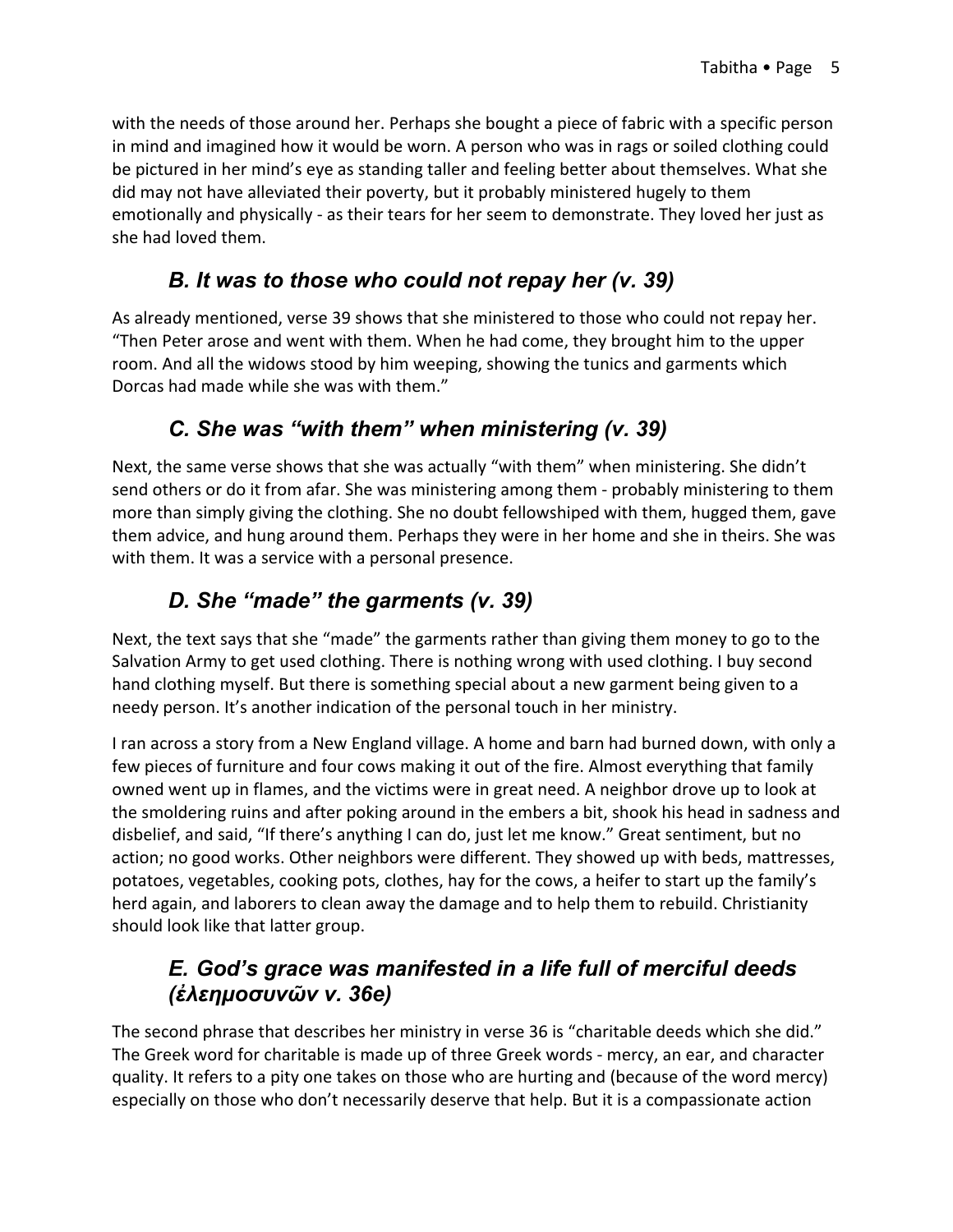and attitude toward the hurting. That word already implies deeds within it, but by adding the phrase, "which she did," Luke shows that her pity was not just emotion; it was filled with action on behalf of those who were suffering.

Yes, verse 39 has the widows showing Peter their clothing that she had sewed, but it wasn't just the clothing that they were displaying. They were demonstrating that she had shown them friendship, love, and concern. She would be sorely missed. She touched *hearts* with her needle and thread. And many Dorcas societies have been named after her and modeled after her. And Dorcas societies don't just sew - they engage in other forms of tangible ministry to the needy.

## **VI.Tabitha was sorely missed when she died (v. 37-39)**

But the next point that I want to deal with is that Dorcas or Tabitha was dearly missed when she died.

#### *A. She died before anyone expected her to die (v. 37)*

We many times think that God's timing is wrong when God takes a talented or much needed person out of this world. I grieved greatly when Greg Bahnsen died at a relatively early age. God had already extended his life a couple of times with pig valves put into this heart, just as God extended Tabitha's life in this chapter one time, but Greg Bahnsen died during the last operation - and his life still seemed way too short for some of us. Here was a gifted man who was much needed in our age of apostasy. And I can think of many other men and women who *seem* to have died prematurely. But we can rest assured that God's timing is perfect. Tabitha got sick and died when it was God's time for her to die, and she died a second time when it was God's perfect time for her to die. It was not an accident. God had planned for her resurrection or resuscitation just as He had planned for her two deaths.

### *B. Her death resulted in much weeping (v. 39)*

But like many deaths, her death resulted in much weeping in verse 39. She was sorely missed. Her service had impacted the lives of many people. Let me read you a scary medical story someone posted recently. He said,

Some years ago I was talking to a fellow who, for a year of so, worked in a hospital in the kidney dialysis unit. His job had been to clean out the dialysis machines after each use (where people are generally hooked up for several hours at a time). Well, as things would be, after one of these cleanings, he inadvertently forgot to flush the machine of the chemicals that were used to clean the machine. The next person to be hooked up to the machine was a man in his 90s. Upon being hooked up the man almost immediately went into shock and died. This fellow told me that he was sick over his mistake and expected there to be major ramifications against him. But as things would be, the old man was known to his family as a real grouch that no one liked and when word came of his death they were all filled with joy and relief.

That's no justification for the hospital employee's negligence; no justification at all. But it made me wonder - what will people's reactions be when you die or when I die? Will it be an "Oh, well"? Or will our good works have so contributed to Christ's kingdom that each of our deaths will mean a great loss to the kingdom? Keep in mind that death is still an enemy. Yes, we have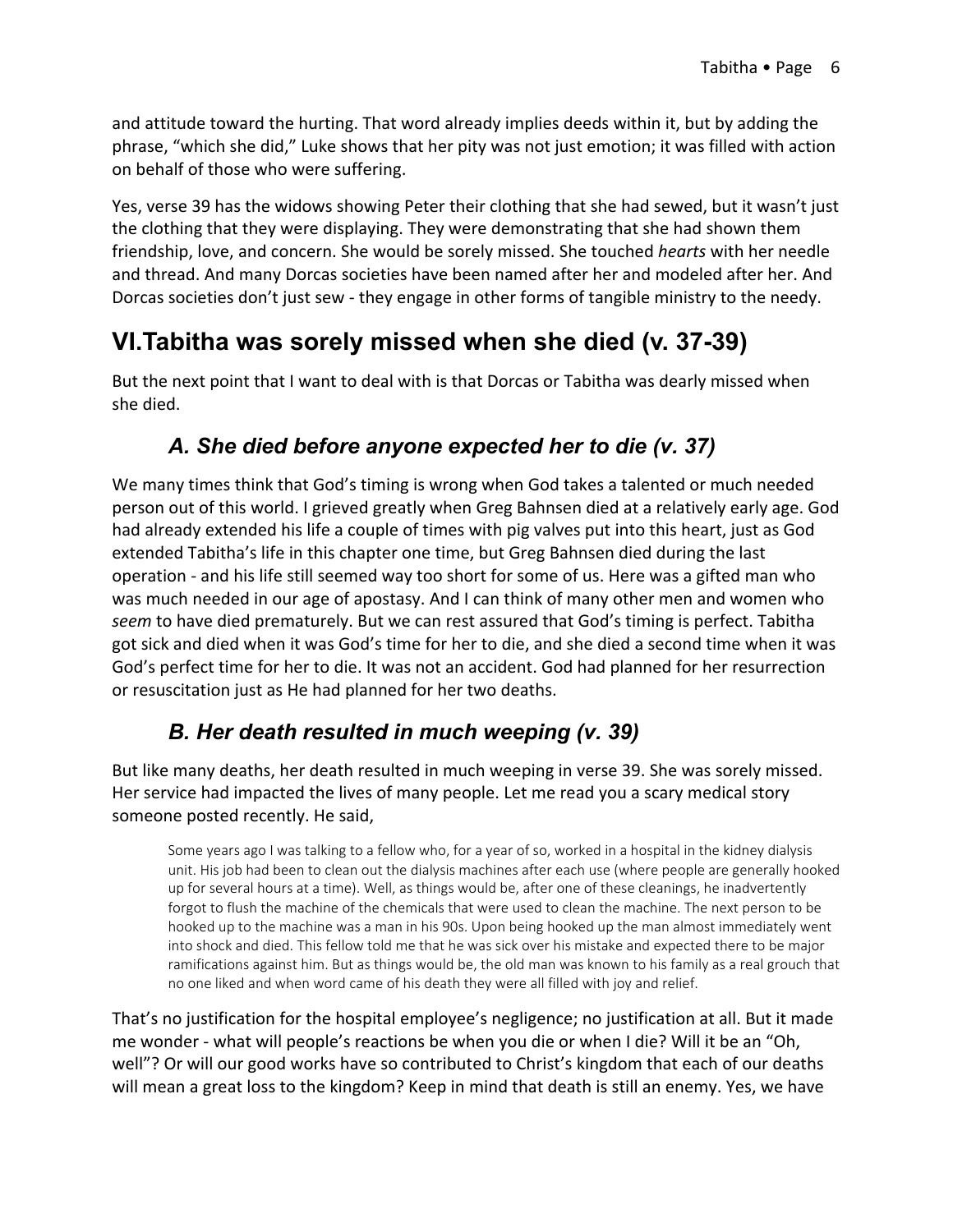joy that the departed are in heaven with no more misery. But there is always loss from death down here below. We should aspire to be like Tabitha - men and women who are so used by God that we are missed when we die.

#### *C. Some in the church had faith that God could reverse this (v. 37b-39)*

But there is something strange in this text that shows me that some people in that church had faith that Peter might bring Tabitha back from the dead. It's not as if there was no precedent for this. Elijah and Elisha both had raised people from the dead - not into glorified bodies, but into their old bodies. Luke 7 records Jesus raising the son of the widow of Nain from the dead, Matthew 9:25 shows Jesus raising the daughter of a scribe from the dead, and John 11 records Jesus raising Lazarus from the dead.

Why do I say that verses 37 and following show faith that this might happen again? Four reasons. First, they violated Jewish custom by not burying her immediately. Verse 37 says, "When they had washed her, they laid her in an upper room." Jews of that day (and even to the present) always buried bodies right away, as can be seen in Acts 5 where Ananias is buried immediately and three hours later Saphira dies on the same day and she is buried immediately. That was Jewish custom. She is Jewish, so why not follow Jewish custom? I believe they had faith that she would be raised, so they are storing her body for a while.

And there are other hints of this. My second reason is how long it took to fetch Peter. Verse 38 says that they sent two men to fetch Peter, who was at Lydda. Lydda is 17 miles away by their current highways. Using Naismith's Rule on walkingenglishman.com, it would take 6 hours and 48 minutes to get to Lydda and another 6 hours and 48 minutes to get back. Unless Peter walked at night (unlikely) this would mean an overnight stay somewhere. That would definitely break the Jewish custom of burial on the same day.

But third, let's assume for the sake of argument that they did it all in one day. You can walk much faster than 3 miles an hour (which is Naismith's rule). But even assuming that, you still have to deal with the *urgency* of their request in verse 38. It says,

And since Lydda was near Joppa, and the disciples had heard that Peter was there, they sent two men to him, imploring him not to delay in coming to them.

Imploring him not to delay. Their urgency for Peter to come shows that they weren't inviting him to a funeral.

And fourth, verse 39 shows one more hint that they are not inviting Peter to a funeral or a memorial service. It says, "Then Peter arose and went with them. When he had come, they brought him to the upper room." They are bringing him there for a purpose, and the purpose is not a funeral. A funeral would not involve Peter dropping his busy schedule in Lydda and hurrying to the upper room.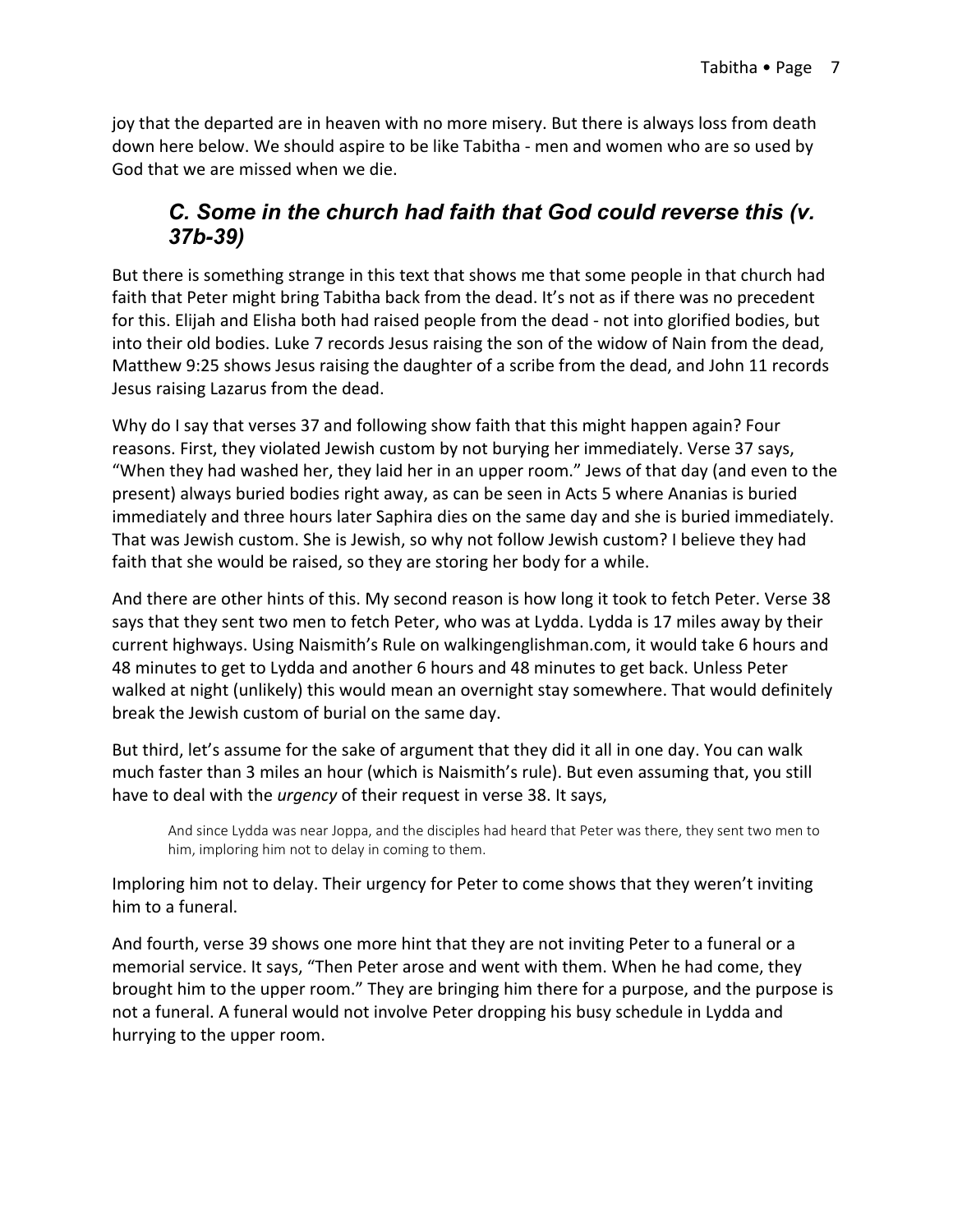The point is that God gave some of these people the faith to believe that Peter *could* raise her from the dead and *should* raise her from the dead. She was that much of an asset to the church that they called Peter to hurry.

## **VII.Her good works counted for the kingdom**

But the last thing I want to mention is that Tabitha's good works counted for the kingdom. Not all can say that of *their* good works. Paul said that whatever is not of faith is sin. This means that good works not done in faith are sin. Even the plowing of the wicked is sin, according to the Proverbs 21:4. Isaiah says that all the righteousnesses of the wicked are like filthy rags. It doesn't deny that they have righteousnesses or good works, but they are not good in God's sight. The only thing that makes our good works *good* in God's sight is if God sees them as Christ's good works working through us. This means that we must do them in faith, to God's glory, by the power of the Spirit, who unites us to Christ. And we can. Dr. Gordon Clark told me after one class that even his going over Greek paradigms was a devotional act of service for Christ. Quoting Colossians 3:17 again, "And whatever you do in word or deed, do all in the name of the Lord Jesus, giving thanks to God the Father through Him." I believe that's what this woman did.

#### *A. Her works were "good works" because they were done for the right reasons and with the right motives (v. 36)*

Acts 9:36 makes clear that the sewing projects she had done were indeed "good works." You can sew to God's glory, cook to God's glory, do carpentry to God's glory, clean out drains to God's glory, and do all to God's glory (1 Corinthians 10:31). This means that you can do all those things in faith, *rather than trusting self.* That's key. This also means that the Holy Spirit can enable you to do *even menial tasks by His power* so that you find fulfillment, joy, and purpose in your menial tasks that you might otherwise not have had. And as those who are united to Christ's body, this means that what you do *can indeed be Christ doing it through you.* Paul characterized everything he did (including his making of tents out of leather) this way, "it is no longer I who live, but Christ lives in me; and the life which I now live in the flesh I live by faith in the Son of God…" So Christ made tents through Paul because Paul made those tents by faith. Does that seem strange to you? It shouldn't. Ever since I started putting into practice Brother Lawrence's book, Practicing the Presence, washing dishes or emptying the trash has been done with the desire to please God. I sense His presence. 1 Corinthians 15:10 says, "I labored more abundantly than they all, yet not I, but the grace of God which was with me." If God touches your common labors, they become uncommon - just like everything Joseph touched in the Old Testament was labor that was different and was blessed and was prospered.

But on the other side of the coin, this means that when your boss is mean to you or refuses to give you a well-deserved bonus or raise, it is Christ who is not getting that well-deserved bonus or raise. And you can tell Jesus that you desire Him to get that raise for kingdom purposes. After all, Jesus asked Saul, "Saul, Saul, why are you persecuting Me?" What Saul did to believers, he was doing to Jesus. So if you are doing your computer programming as unto the Lord, and the boss does not reward you, your boss is not rewarding Jesus. And we can take that to Jesus in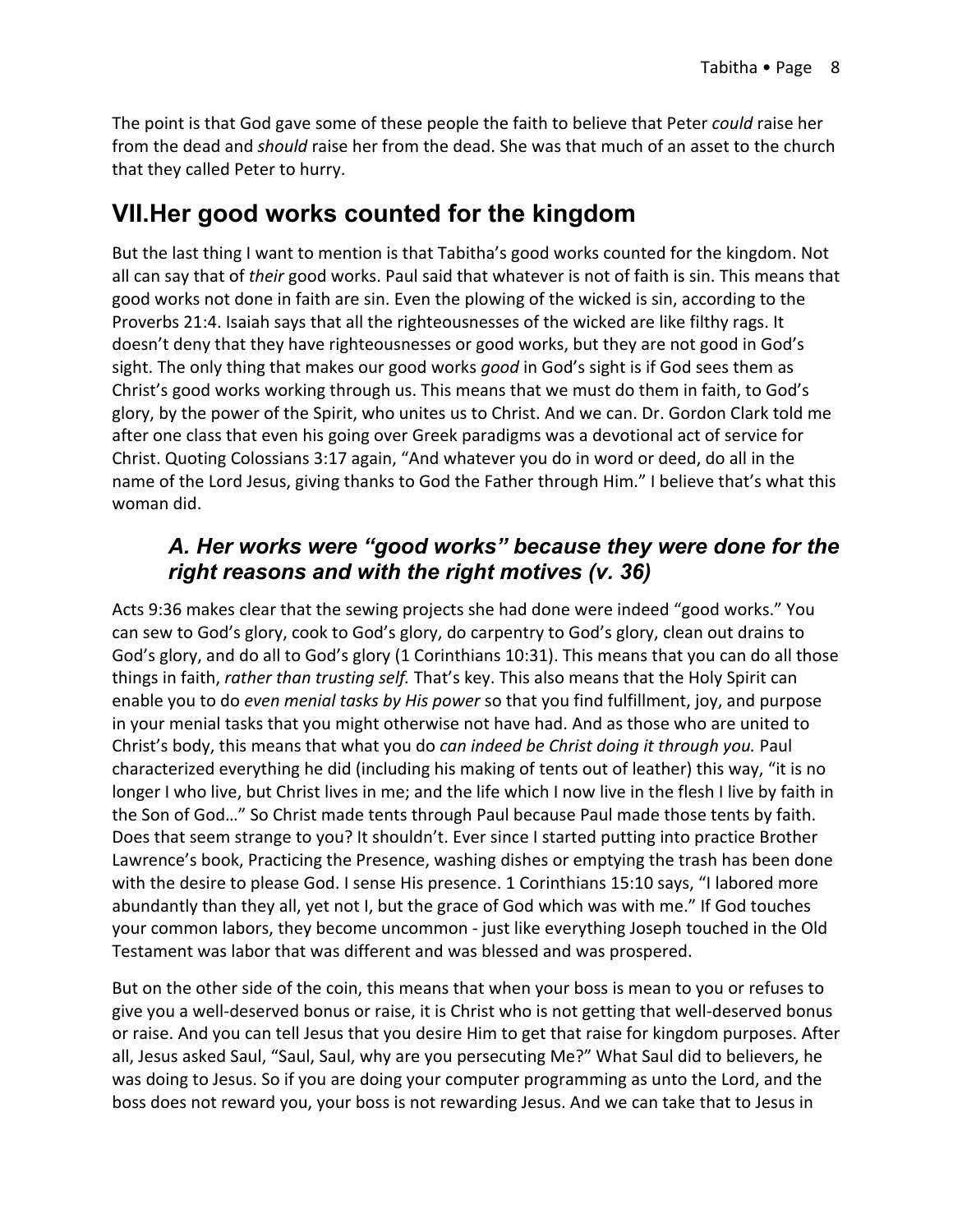prayer. We need to get used to seeing everything through the lens of Christ and His kingdom. The only reason Tabitha's works were *good* works was because she was doing them as a disciple should - as a follower of Jesus.

### *B. Thus, her works positively impacted widows (v. 39)*

And thus, verse 39 shows that her works positively impacted the widows. They were not taken for granted. If our works are accompanied by the power of the Spirit, they are leveraged for kingdom purposes. They aren't just *us* doing them; they are *God* doing them through us.

### *C. Thus, her works outlasted her life (v. 39)*

Verse 39 also shows that her works outlasted her life. They were continuing to benefit the widows after she died. God's grace can enable *our* works to do that. It's a huge motivational factor - knowing that cleaning the toilet and washing dishes is not wasted effort. Paul said in 1 Corinthians 15:58, "Therefore, my beloved brethren, be steadfast, immovable, always abounding in the work of the Lord, knowing that your labor is not in vain in the Lord." And the word for labor there is κόπος, which refers to hard sweaty work that is exhausting. It's not in vain if it is done for the Lord. Both Colossians and Ephesians told slaves to do their work as unto the Lord.

#### *D. Her resurrection was God's leveraging of her works for even more impact (vv. 40-42)*

And lastly, her resurrection by God's power leveraged her good works for an even greater impact. Now I will hasten to say that not every believer has phenomenal leveraging. George Grant's book is filled with cool stories of Christians who made at least some impact. Some believers impact upon society was small, while others found their work leveraged through martyrdom (which made them famous), or through a king who stood behind what they were doing, through other means that made their works famous. But it doesn't matter whether our works are leveraged or not, they still count and receive God's "Well done, thou good and faithful servant."

In her case I'm sure it was painful to come back into her body. She was leaving the joys of heaven for the discomforts of this life - not a fun thing. And in the same way, some of the men and women George Grant talks about in his book, *Third Time Around,* found their fame (which is what leveraged their good works) to be a huge burden. It was painful. They sometimes wished they weren't famous. Don't wish for what they got or what Tabitha got. Some people are ruined by fame and fortune. But let's read through verses 40-43 and see how her resurrection and continuation in this life for a while longer made a huge impact upon that city and beyond.

Verse 40 says, "But Peter put them all out…" We aren't told why. Was it because he didn't want any doubters present? Possibly. Lack of faith can negatively impact miracles. But it does seem that at least some already had faith that a miracle would happen, and here it wasn't just the